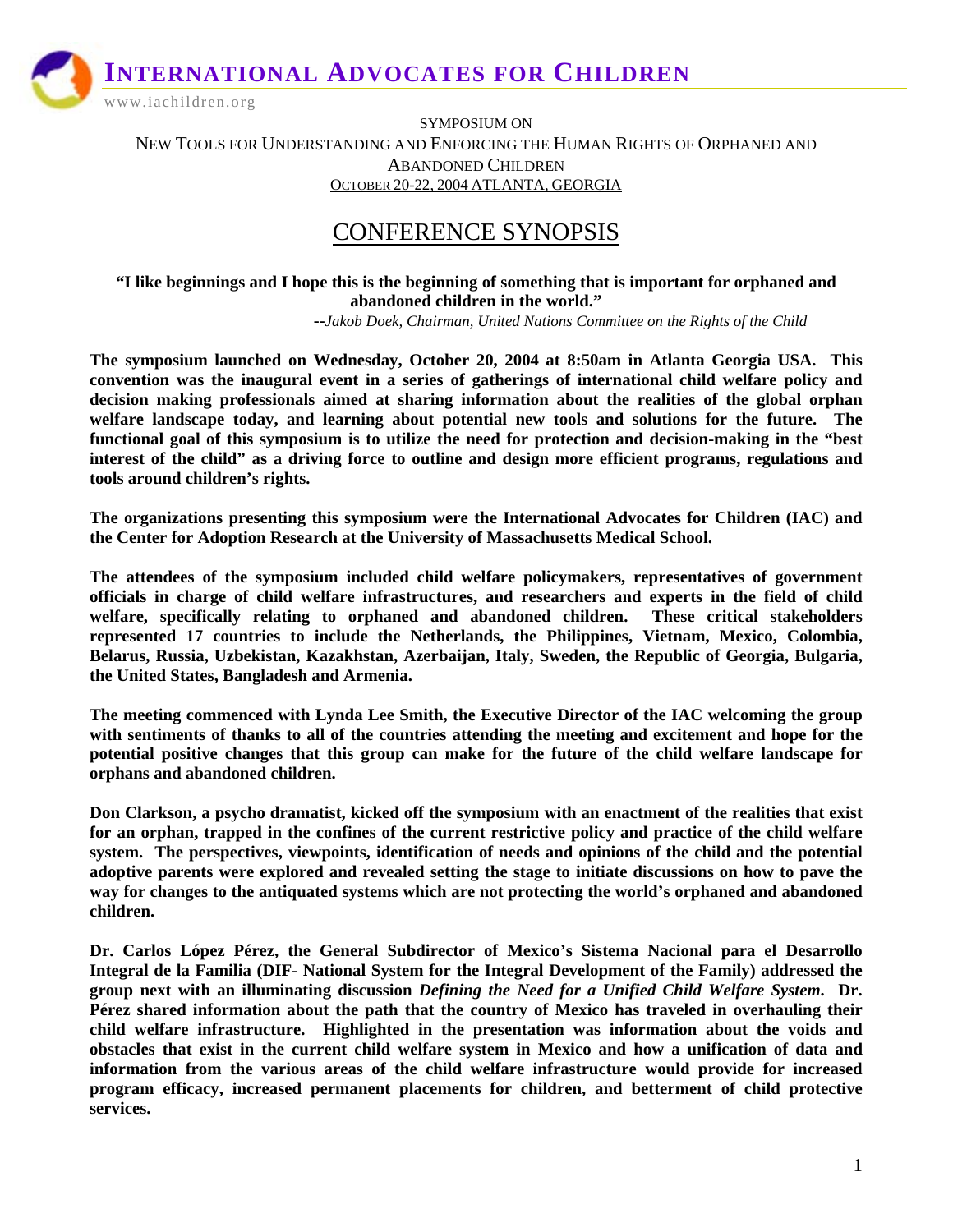www.iachildren.org

SYMPOSIUM ON NEW TOOLS FOR UNDERSTANDING AND ENFORCING THE HUMAN RIGHTS OF ORPHANED AND ABANDONED CHILDREN OCTOBER 20-22, 2004 ATLANTA, GEORGIA

## CONFERENCE SYNOPSIS

**Dr. Elizabeth Bartholet, Harvard Law School Professor of Law, presented the group with** *Defining the Best Interest of the Child.* **Ms. Bartholet poignantly reviewed several points about the disconnection between what is in the "Best Interest of the Child" and the reality of global policy and practice. Because of the priority attention being given to the following factors and principles, the best interests of the orphaned child are overlooked. These factors include: (1) The focus of our future policy definition needs to be on the family, and children being in a loving nurturing home from day one of their life, this is their fundamental right. (2) The US and global policymakers are not making this a high priority; instead, they are focused on other things…continuity of culture, religion, over scrutiny of the potential parents, technical links to parents. (3) The proven, researched fact that early nurturing in a home environment is a priority in the world of development psychology is overlooked and not used as a driving factor to override all other factors in policymaking.** 

**Dr. Berenecea Johnson and Dr. Julie Chambliss and next discussed the nuances of a** *Decision Model from a Social Perspective,* **and the role of the IAC Scientific Council, respectively***.* **Dr. Johnson discussed the importance of cultural differences in decision making and policy building. She stated "Culture is the way of life of the people, composed of their learned, shared, behavior patterns, values, norms and material objects", "It is my idea that in this dialogue that we are having about child welfare and adoption we have to integrate some way to look at the role culture plays and use it as a positive and not a negative."** 

**On Thursday, October 21st the meeting resumed with a return from Elizabeth Bartholet***,* **now discussing**  *Policymaking and the Law.* **Bartholet shared with the group her thoughts concerning that "almost all adoption law and policy is focused on the bad things that could happen if you transfer a child from a birth parent to an adoptive parent." The fact is that overwhelmingly for children, adoption results in good things happening. Because the global community is focused on preventing the negative, we create more and more barriers and children become older and older, and their chance of placement becomes less and less. This is not protecting the rights of the child. In summary, Bartholet stated "You know, we have got to figure out how we make it the law to place children as fast as possible, because harm is going to come to them if they are not getting placed as soon as possible."** 

**Jacob Doek was the next honored speaker to address the group. Doek, the current Chairman for the United Nations Committee on the Rights of the Child, a lawyer, and an authority, with over two decades of experience, on children's welfare issues honored this group with his presentation on** *Protecting the Human Rights of Orphaned and Abandoned Children***. Doek began the presentation discussing the variation in definition and needs of different populations of children at risk that exist today. This would include orphans, social orphans, abandoned children, street children, AIDS orphans and children without parental care. The needs of these various groups of children are diverse, and there is no one single solution to solve all of their problems, but, there is a global need for a comprehensive, consistent policy addressing these children's human rights. Doek continued on and highlighted that based upon the Convention on the Rights of Child, it is a first priority for states to support the family's ability to provide and care for their child. Therefore, "Prevention" of separation and abandonment for the potentially orphaned child is an important component of the protection of children's rights. The next priority is for "Intervention" in cases where children are at risk. Without parental care, the priority should be given to family type alternative care, and that can be foster care, kafalah, or adoption either domestically or**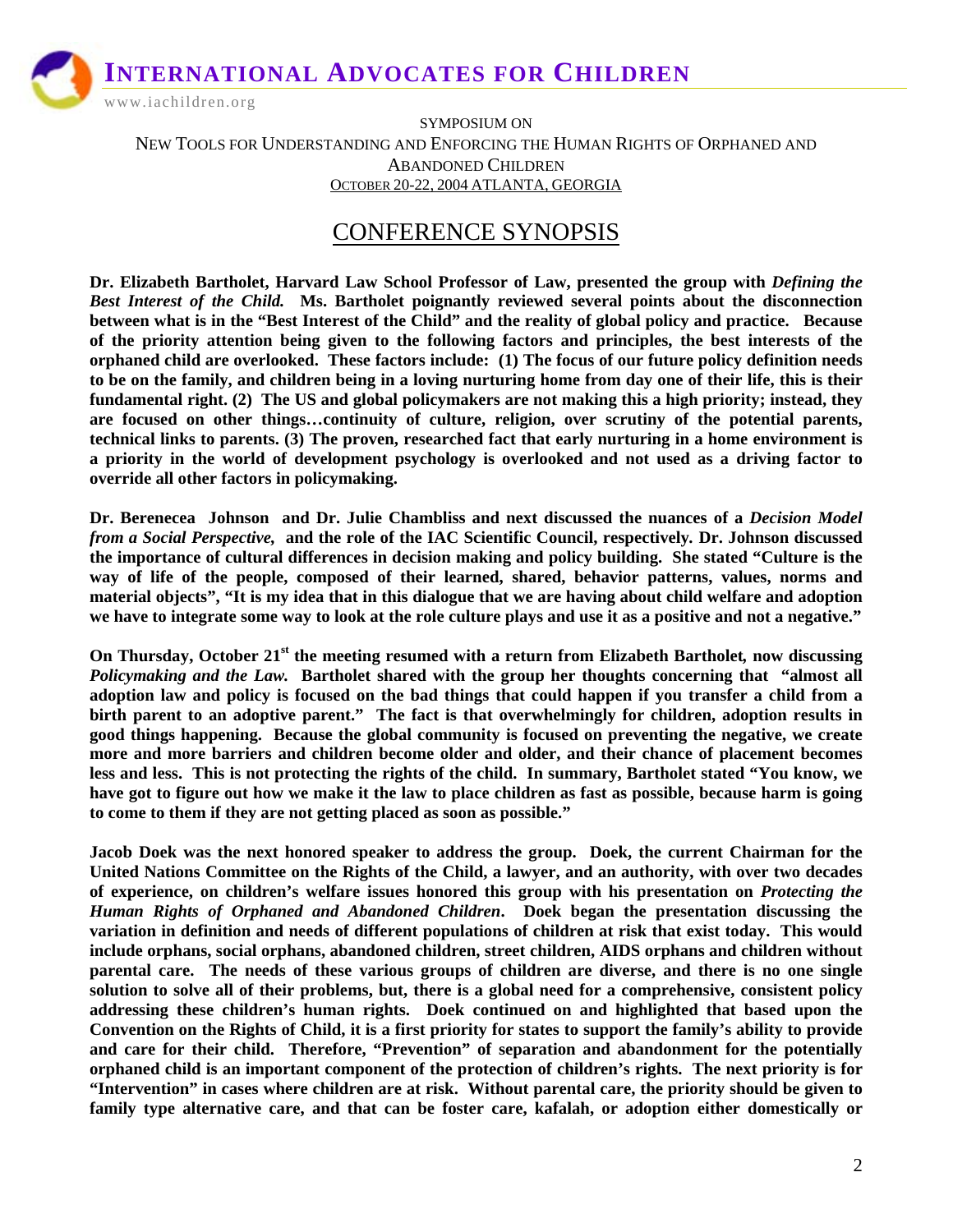www.iachildren.org

SYMPOSIUM ON NEW TOOLS FOR UNDERSTANDING AND ENFORCING THE HUMAN RIGHTS OF ORPHANED AND ABANDONED CHILDREN OCTOBER 20-22, 2004 ATLANTA, GEORGIA

### CONFERENCE SYNOPSIS

**internationally. Doek stressed the importance of a need for a policy focused on getting these children out of institutions as quick as possible, institutional care should be a situation of last resort.** 

**Doek poignantly raised other important issues that plague positive outcomes for orphaned and abandoned children, and these issues include how long should a child stay in a foster care situation, and when should it be an adoptive family? These are the kinds of questions where consistent guidelines can provide benefit for these children around the world. Doek also highlighted the growing requests for post placement information for the countries sending children in international adoption situations, and the concern that many of the child welfare institutions around the world are giving natural parents too many chances at the expense of the child's development and that is another critical element of the consistent policy that needs to be created. Doek closed his presentation with some "CNN Breaking News" information about the United Nations (UN) that he wanted to share with the group. Doek explained that the UN has established a working group that will develop guidelines and standards for children without parental care, such as abandoned and orphaned children. This group will convene one to two times each year, and will include the 54 state members of the Commission on Human Rights. NGOs will have the opportunity to participate as observers, and to make submissions on how various issues should be addressed. Doek shared that the visions and ideas of the IAC run parallel with the goals of this new UN working group, and that over the next four to five years it is an excellent opportunity to set comprehensive guidelines and policies.** 

**Following Doek's speech, he and Bartholet together addressed questions from the attendees, in a panel format. The issues confronted consistencies and inconsistencies between the Hague Treaty, and the Convention on the Rights of the Child.** 

**Following this panel, Lawrence P. Adams and Terri Taylor, IAC Orphan Ambassadors addressed the group. Both of these individuals shared the stories of their paths as orphans. Adams discussed his experience with the United States foster care system and how various policies failed to support his adoption over 14 years. Taylor shared the events of her adoption from Korea, and stressed the successes of the international adoption system from her perspective.** 

**Michael Skeen, Dr. Tom Whalen and Dr. Harvey Brightman were the three speakers to follow.** 

**Skeen, an attorney specializing in technology in the child welfare field, discussed** *Information Technology as a tool for Understanding and Enforcement of Children's Rights.* **This presentation stressed how data and technology tools can help us understand how decisions and policies are affecting human rights of children, and therefore give us an ability to better enforce those rights. Without quality data, the real outcomes from implementation of policy cannot be identified. This is the current state of child welfare around the globe; there are no real trendsetters or nations that have further development on this issue than another. Further, the banks of information about available children and available parents are fragmented and disconnected- because of this, the likelihood of a child being able to find a parent in a timely way decreases. Skeen stressed that the consolidation of these pools, and the delegation of critical decision elements to computer scripts will create improved quality decision-making, increased number of placements and will eliminate the likelihood of corruption. Harnessing the power of technology to assist with the quantitative elements of the matching process for adoption allows the child welfare workers to**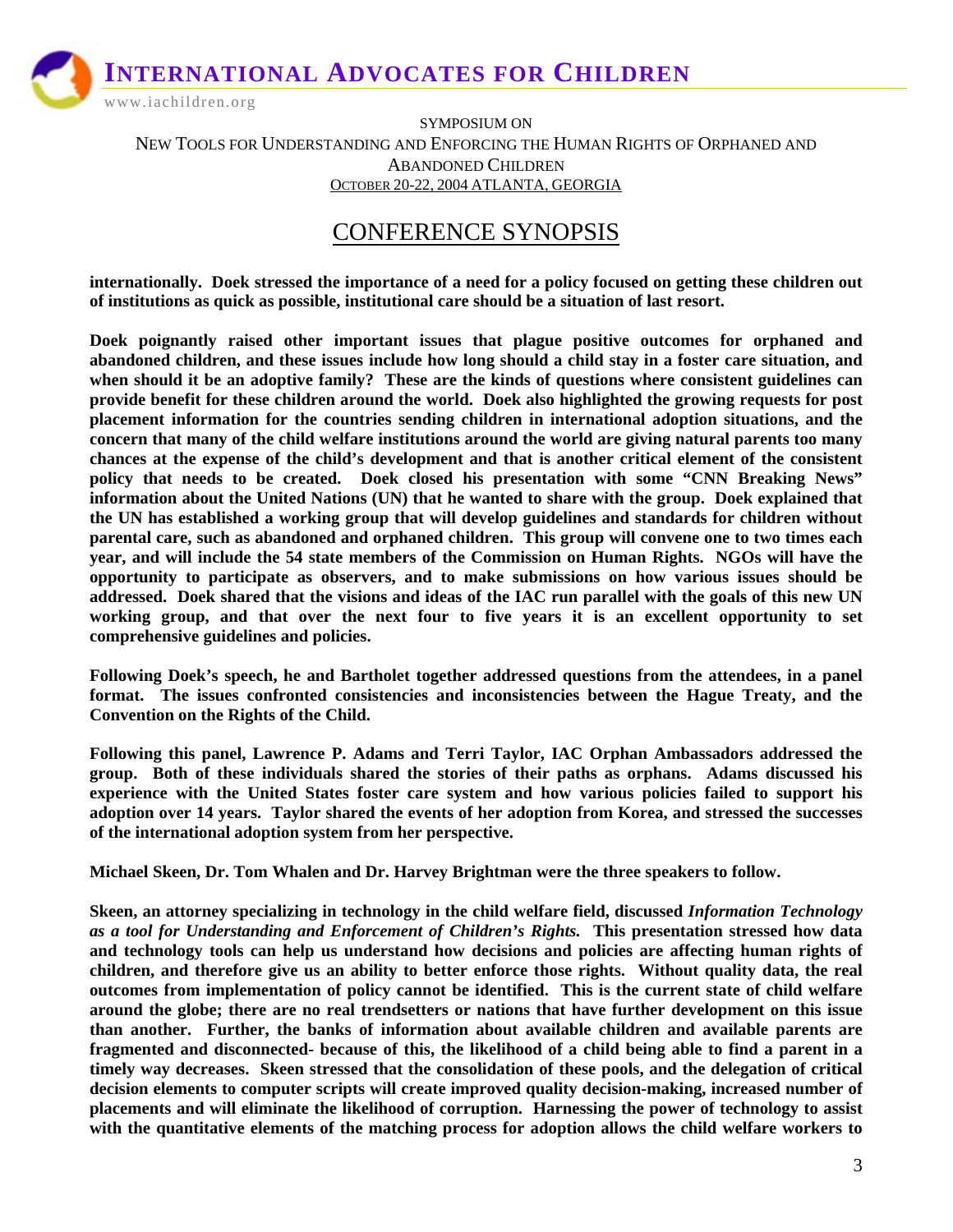www.iachildren.org

SYMPOSIUM ON NEW TOOLS FOR UNDERSTANDING AND ENFORCING THE HUMAN RIGHTS OF ORPHANED AND ABANDONED CHILDREN OCTOBER 20-22, 2004 ATLANTA, GEORGIA

## CONFERENCE SYNOPSIS

**focus their efforts on the qualitative aspects of the process. In addition, as historical data aggregates, trends, predictors and analysis can pave the way towards future policymaking.** 

**Dr. Harvey Brightman, a specialist in managerial problem solving and decision making and previous past President of the Decision Sciences Institute and Dr. Tom Whalen, a specialist in Dedication Analysis, Expert Systems, Fuzzy Logic and Fuzzy Sets addressed the potential impact that the application of decision science can have on the child welfare industry. These two specialists in this field defined the term "multi-criteria decision making" and described how relative values can be assigned to various criteria deemed important in the decision making process. The relative values can be scored to determine the best options available. The utilization of a simultaneous decision making environment, where multiple attributes are considered concurrently will provide for conclusions that take into consideration all available options, and weigh those options by number of successful attributes, and therefore, result in most beneficial choice.** 

**Dr. Whalen presented some observations on the potential for cheap and readily available technology to streamline the process of choosing among a group of prospective adopting families. The goal is to use a database of potential domestic and international adoptive families to quickly find a good overall set of matches for a group of eligible children. It is easy to give whatever preferences are desired (for example for in-country adoption) by a weighting scheme using "soft numbers" rather than through waiting times. Any place where there is an Internet cafe, there will be people who could learn the technology in a few days.** 

**Dr. Whalen summarized his position with a quote from Voltaire 'the best is the enemy of the good.' 'We have a dream placement for every child. The problem is that the child stays in an institution falling farther and farther behind while we wait for the dream placement. Let's find a good placement.'** 

**On Friday October 22, 2004 the symposium began with presentations from Zaur Zamanov, a representative of the Ombudsman's Office in Azerbaijan, and Ma. Lyra del Castillo, representative of the Central Authority in the Philippines, focused on the state of the prominent issues and problems in the child welfare/international adoption arena for their countries.** 

**Following these brief presentations, the group broke up into two sets of roundtable discussions.** 

**The first set focused on the following topics: (1) Obstacles to the true protection of children's rights (2) The definition of "Street Children" and potential solutions to the problems they face, (3) Despite the policy guidelines that exist (i.e.: The Hague Treaty, The Convention on the Rights of Child), the problems still remain, how do we solve the problems that plague orphaned and abandoned children today? (4) How do we protect the children of refugees?** 

**The second set focused two specific topics: (1) How can Decision Science and Technology play a role in our changing child welfare environment? (2) What are the next steps for the IAC?**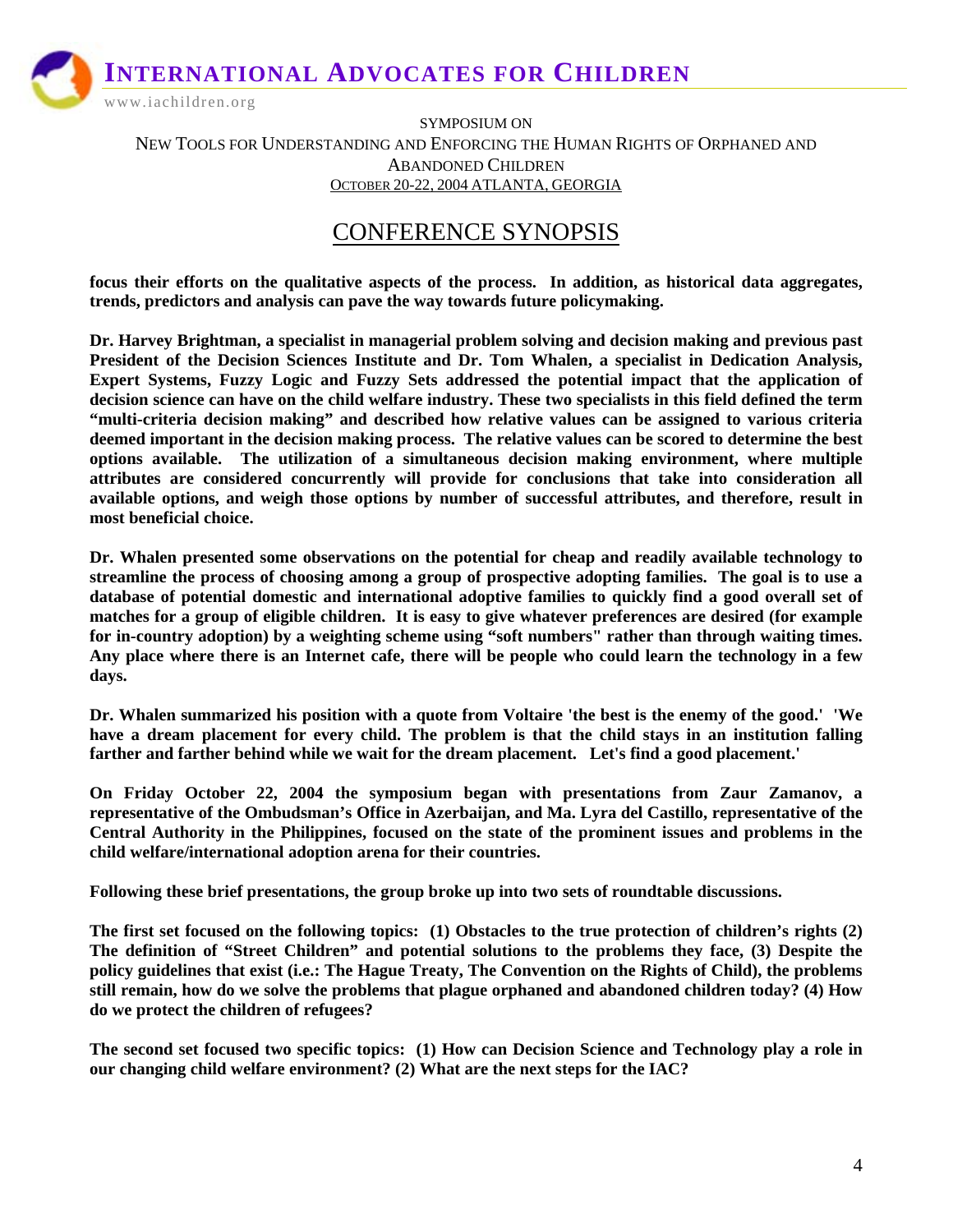www.iachildren.org

SYMPOSIUM ON NEW TOOLS FOR UNDERSTANDING AND ENFORCING THE HUMAN RIGHTS OF ORPHANED AND ABANDONED CHILDREN OCTOBER 20-22, 2004 ATLANTA, GEORGIA

### CONFERENCE SYNOPSIS

**These two roundtable sessions provided an opportunity for attendees of the symposium to interact, network, share their ideas and give examples of success and failure from practice and policy in their particular country.** 

**Maarten Brekelmans a political official from the Netherlands, and the European Delegate for the IAC addressed the group about the idea of** *Creation of an International Council***. Brekelmans discussed the next steps for the IAC which include the creation of a Science Council, an expert panel and an International Council. The combination of these new bodies will provide for subjects, information and research that will influence governments and influence big international institutions to change their law and their policies.**